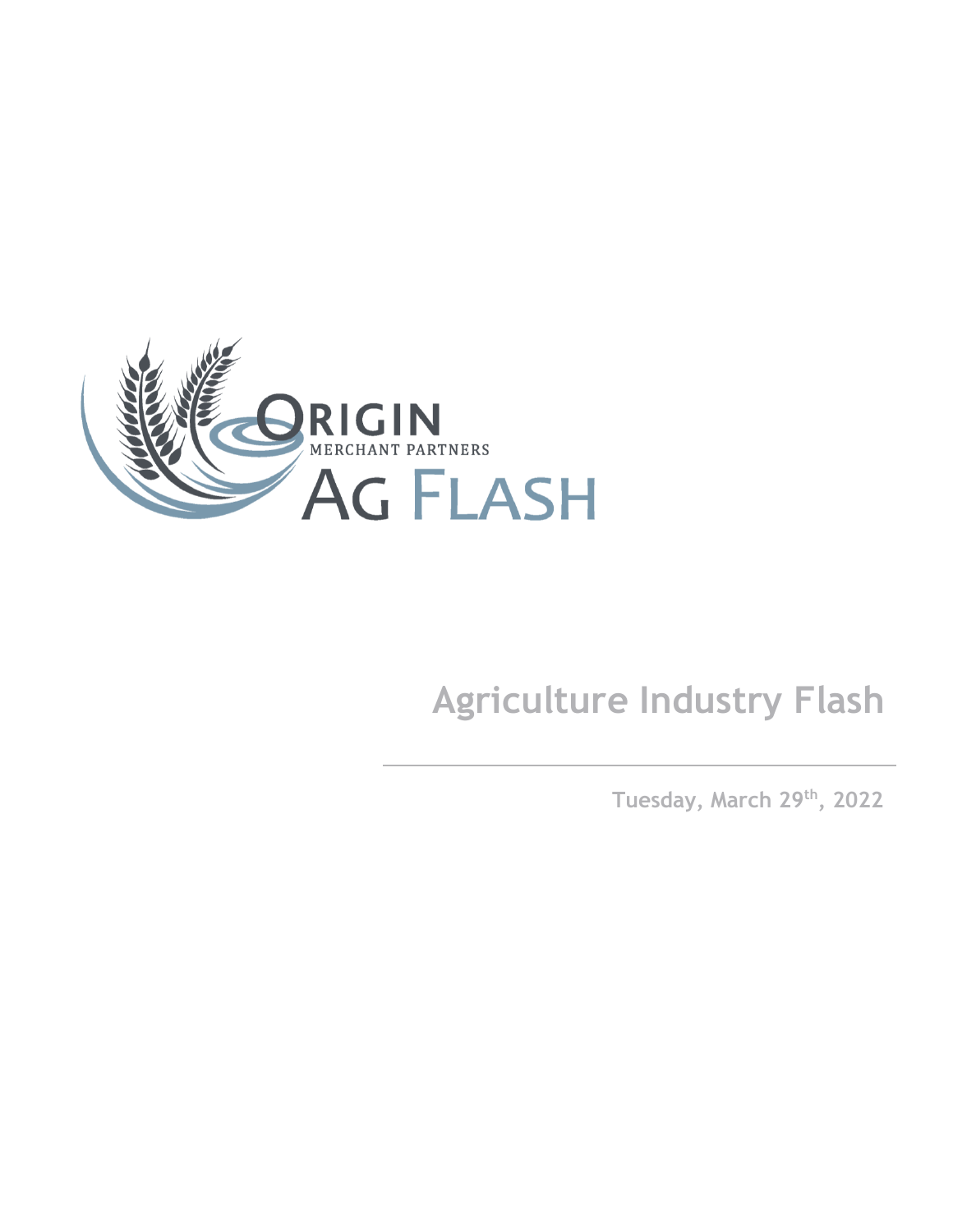







### **COMMODITY HANDLING**

#### **News Scan**

- **•** On March 25<sup>th</sup>, **Olam Group ("Olam")**, a global agribusiness, announced its strategic partnership with the **Saudi Agricultural and Livestock Investment Company ("SALIC")**, a wholly-owned subsidiary of the **Public Investment Fund of the Kingdom of Saudi Arabia**, under the terms of which SALIC will invest US\$1.24 billion for a 35.4% stake in Olam. Proceeds from the transaction will be used to reduce Olam's debt and support growth
- **•** On March 22<sup>nd</sup>, **Sioux Steel Co.**, a US-based manufacturer of grain bins and buildings, announced its acquisition of **SCAFCO Grain Systems Co. ("SCAFCO")**, a high-quality grain storage systems provider with installations in over 80 countries, for an undisclosed amount. Following this transaction, the addition of SCAFCO products, machinery, and factories will increase Sioux Steel's capacity to deliver its products globally
- **•** On March 16<sup>th</sup>, Ceres Global Ag Corp. ("Ceres"), a multinational agribusiness, announced its acquisition of a 50% interest in Berthold **Farmers Elevator, LLC**, a US-based grain originator and merchandiser, from **Columbia Grain International, LLC**, a global distributor of grains, for an undisclosed sum. This acquisition will allow Ceres to advance its corporate strategy to partner with growers and increase origination of its core products
- **•** On March 14<sup>th</sup>, **Progressive Ag Cooperate** announced its merger with **Mid-Kansas Cooperative**, two full-service agricultural cooperatives serving producers in Kansas, for an undisclosed amount. With this transaction, the combined cooperative will consist of 71 locations and nearly 600 employees, delivering a wide range of products to meet the needs of the agricultural producers in the region
- On March 3rd, Nigeria's leading food and agro-allied company **Flour Mills of Nigeria ("FMN")**, announced its acquisition of a majority stake of 71.69% in **Honeywell Flour Mills PLC ("HFM")**, one of FMN's milling rivals, for US\$193.7 million. The combination of FMN and HFM will create a food business that is better positioned to benefit from the growing Nigerian population and leverage opportunities stemming from the African Continental Free Trade Area
- **•** On March 2<sup>nd</sup>, Canadian National Railway ("CN") officially requested the US Surface Transportation Board ("STB") to require the divestiture of the **Kansas City Southern ("KCS")** line from Kansas City, Missouri, US, to Springfield, Missouri, US, and East St. Louis, Illinois, US, to CN as a condition of the proposed merger of **Canadian Pacific Railway (CP)** and KCS to maintain competitive tension

## **Relative Performance Index**

| 180%  |  | S&P/TSX Composite | Commodity Handling Index <sup>1</sup> |                                 |       |
|-------|--|-------------------|---------------------------------------|---------------------------------|-------|
| 160%  |  |                   |                                       |                                 |       |
| 140%  |  |                   |                                       |                                 |       |
| 120%  |  |                   |                                       |                                 |       |
| 100%  |  |                   |                                       |                                 |       |
|       |  |                   |                                       |                                 |       |
| 80% - |  |                   |                                       | <b>YoY Change</b>               |       |
| 60% - |  |                   |                                       | S&P/TSX                         | 17.6% |
| 40%   |  |                   |                                       | <b>Commodity Handling Index</b> | 48.3% |

#### **Key Indicators**

| All Figures in USD millions unless indicated | Market |            | <b>TEV/EBITDA</b> |       | <b>Price/Earnings</b> |       | Week $\Delta$ | Δ Price    |
|----------------------------------------------|--------|------------|-------------------|-------|-----------------------|-------|---------------|------------|
|                                              | Cap    | <b>TEV</b> | 2022E             | 2023E | 2022E                 | 2023E | Price         | 52Wk High  |
| ADM                                          | 52,557 | 63,364     | 11.9x             | 11.9x | 18.0x                 | 18.0x | 11.6 %        | 18.3 %     |
| <b>Bunge Limited</b>                         | 16,562 | 23,612     | 8.5x              | 8.9x  | 11.1x                 | 11.8x | 11.2 %        | 11.3 %     |
| The Andersons, Inc                           | 1,839  | 3,122      | 9.3x              | 8.9x  | 19.4x                 | 19.0x | 22.5 %        | 24.3 %     |
| Graincorp Limited                            | 1,508  | 2,179      | 5.9x              | 9.2x  | 8.6x                  | 16.3x | 2.7%          | (0.2)%     |
| United Malt Group Limited                    | 849    | 1,091      | 8.8x              | 7.4x  | 18.9x                 | 13.5x | (0.8)%        | $(18.7)\%$ |
| Ceres Global Ag                              | 136    | 237        | na                | na    | na                    | na    | 2.0%          | (8.0)%     |
| <b>Mean</b>                                  |        |            | 8.9x              | 9.3x  | 15.2x                 | 15.7x | 8.2%          | 4.5 %      |

1 "Commodity Handling Index" is composed of equally weighted market prices for: ADM, Bunge, Graincorp, The Andersons, Ceres, and United Malt Group.



2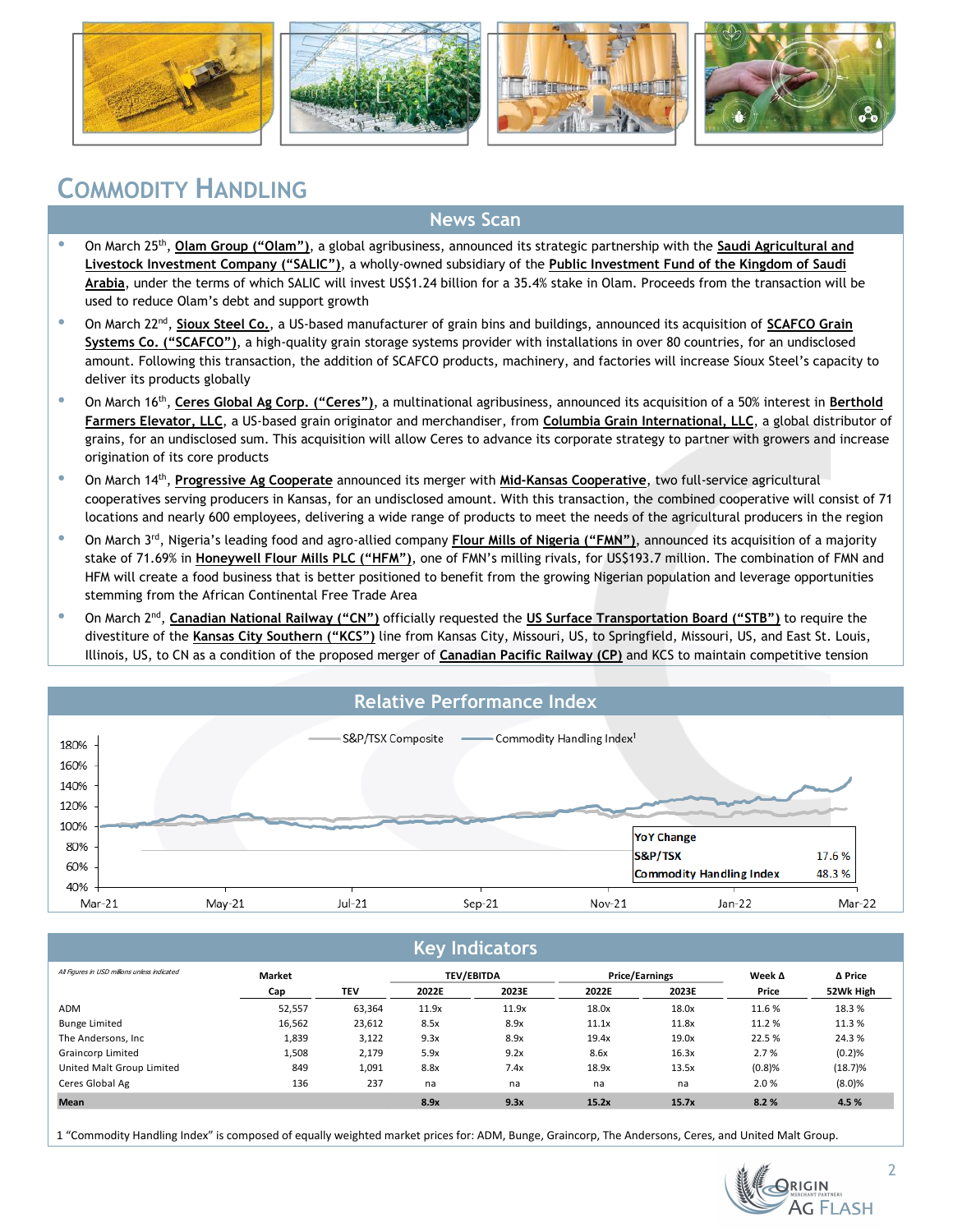







### **FOOD PROCESSING**

#### **News Scan**

- On March 17<sup>th</sup>, **TA Associates**, a global growth private equity firm with a strong focus in the food & agricultural industry, announced its acquisition of **Stonewall Kitchen**, a US-based condiment producer of private labels jams, from **Audax Private Equity**, a North America-focused middle-market private equity firm, for an undisclosed amount. This transaction is expected to accelerate Stonewall Kitchen's new product development and continue its expansion in North America
- On March 15th, French agro-industrial group **Avril** announced its acquisition of a majority stake in Italian food manufacturer **Eccellenza Italiana** for an undisclosed sum. This acquisition is expected to enable Eccellenza Italiana to accelerate its international development in the consumer goods sector
- **<sup>.</sup>** On March 15<sup>th</sup>, **Fonterra Co-operative ("Fonterra")**, a New Zealand-based dairy producer, and **Future Consumer Limited**, an Indian, food-led consumer goods company, jointly announced their decision to discontinue their 50/50 joint venture, **Fonterra Future Dairy**, a dairy company offering products using Indian milk, after COVID-19 caused significant disruptions to the Indian market. Following this decision, Fonterra will continue to have a presence in India through **Anchor Food Professionals**, a global foodservice provider, and its ingredients business
- On March 8<sup>th</sup>, LT Foods America, a wholly-owned subsidiary of LT Foods, the No.1 specialty food brand in the US, announced its acquisition of a 51% majority stake in **Golden Star Trading**, a California-based rice company, for an undisclosed amount. LT Foods plans to expand its presence in the specialty rice market across North America and, in three years, acquire the remaining 49% of Gold Star Trading
- On March 4th, North American alcohol wholesaler **Breakthru Beverage Group ("Breakthru")**, announced its acquisition of the Florida-based beer distributor **J.J. Taylor Companies**, for an undisclosed sum. The transaction includes a 600,000-square-foot warehouse in Minnesota and will strengthen Breakthru's operations in the Twin Cities
- On March 3rd , **Valio**, a Finnish dairy manufacturer, announced its acquisition of **Gold&Green Foods**, a Finnish plant-based protein provider, for an undisclosed amount. This transaction is expected to further strengthen Valio's position in the growing global plant protein market



#### **Key Indicators**

| All Figures in USD millions unless indicated | Market |            | <b>TEV/EBITDA</b> |       | <b>Price/Earnings</b> |       | Week $\Delta$ | Δ Price    |
|----------------------------------------------|--------|------------|-------------------|-------|-----------------------|-------|---------------|------------|
|                                              | Cap    | <b>TEV</b> | 2022E             | 2023E | 2022E                 | 2023E | Price         | 52Wk High  |
| Saputo Inc.                                  | 9,319  | 12.571     | 11.4x             | 9.8x  | 20.3x                 | 15.1x | (1.0)%        | $(29.7)\%$ |
| Ingredion Incorporated                       | 5,841  | 7,931      | 8.1x              | 7.6x  | 12.3x                 | 11.1x | 3.2%          | (15.4)%    |
| Tate & Lyle plc                              | 4.399  | 4.938      | 13.4x             | 12.9x | 18.6x                 | 15.4x | (1.8)%        | $(13.5)\%$ |
| <b>Premium Brands</b>                        | 3.787  | 5.173      | 11.5x             | 10.4x | 19.0x                 | 16.6x | 0.3%          | $(23.0)\%$ |
| Maple Leaf Foods Inc.                        | 2.923  | 3.999      | 9.6x              | 7.5x  | 19.8x                 | 13.2x | (1.8)%        | $(10.4)\%$ |
| SunOpta Inc.                                 | 534    | 799        | 14.3x             | 10.7x | nmf                   | 30.8x | 6.2%          | $(67.7)$ % |
| Rogers Sugar                                 | 521    | 849        | 9.6x              | na    | 13.7x                 | na    | 0.2%          | 3.3%       |
| High Liner Foods Incorporated                | 361    | 593        | 7.9x              | 7.3x  | 10.6x                 | 9.2x  | 5.1%          | (14.4)%    |
| <b>Mean</b>                                  |        |            | 10.7x             | 9.5x  | 16.3x                 | 15.9x | 1.3%          | $(21.3)\%$ |

1 "Food Processing Index" is composed of equally weighted market prices for: Saputo, Ingredion Incorporated, Tate & Lyle plc, Premium Brands, Maple Leaf Foods Inc, SunOpta Inc. Rogers Sugar, High Liner Foods Incorporated

**G FLASH**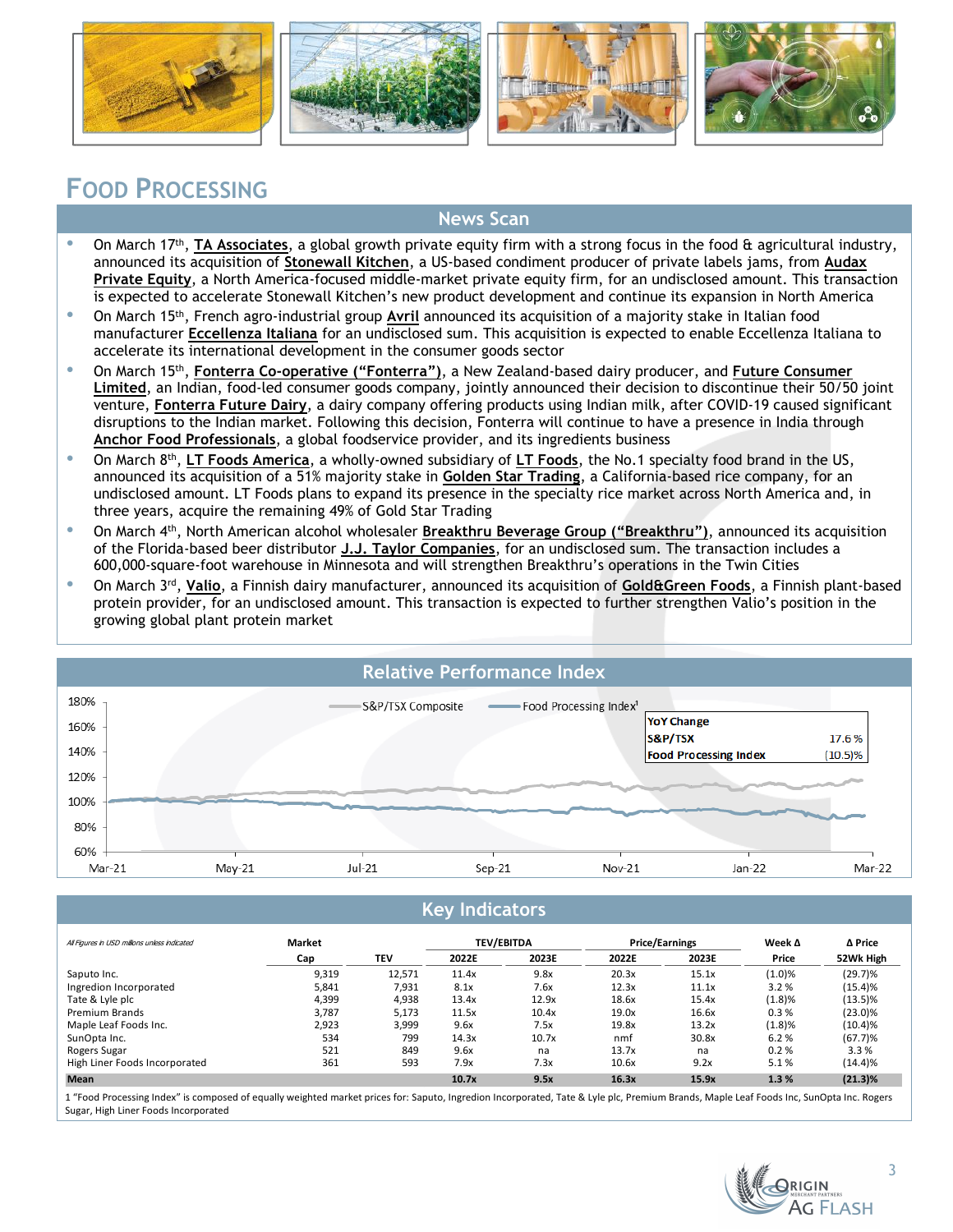







### **FERTILIZERS AND CROP INPUTS**

#### **News Scan**

- On March 23rd, Nigerian billionaire **Aliko Dangote** announced he has opened a fertilizer plant in Nigeria at a cost of US\$2.5 billion. The plant is expected to produce 3 mt of urea per year and supply major markets in sub-Saharan Africa. Exports of the fertilizer plant will go to Brazil, a country that relies heavily on Russia for imports of fertilizers, as well as to the US, India, and Mexico
- <sup>•</sup> On March 21<sup>st</sup>, **Orica**, an Australia-based multinational explosive company, and **Origin Energy**, an Australia-based energy company, announced they have entered into an agreement to collaborate on feasibility work and development of the Hunter Valley Hydrogen Hub in Newcastle, Australia. This partnership is expected to produce a grid-connected, 55 MW electrolyser to produce green hydrogen from recycled water for use at Orica's existing ammonia production plant on Kooragang Island
- **•** On March 17<sup>th</sup>, **Omya**, a Swiss producer of industrial minerals, announced its acquisition of **Prima Inter-Chem**, a distributor of ingredients and specialty chemicals, for an undisclosed sum. This transaction will boost Omya's distribution capacity in the Asia Pacific region
- **•** On March 17<sup>th</sup>, **Scatec**, a Norwegian renewable energy systems company, announced its partnership with a series of Egyptian government entities to develop a 1 mt per annum green ammonia plant in Ain Sokhna, adjacent to the Suez Canal, with a potential scale-up of production to 3 mt per annum. The facility will be powered by new renewable energy generation to be built within close proximity
	- <sup>•</sup> On March 8<sup>th</sup>, **Scatec** and **ACME**, a global renewable energies company, announced a 50/50 joint venture to design and build a largescale, green ammonia facility in the Duqm Special Economic Zone of Oman. Upon completion of the first phase of the project, the facility is expected to produce 100,000 tonnes of green ammonia annually. At full capacity, the facility will produce up to 1.2 mt of green ammonia per annum
- <sup>.</sup> On March 16<sup>th</sup>, Nutrien, a Canadian fertilizer company, announced its decision to increase its potash production capability to approximately 15 mt in 2022, an increase of nearly one mt compared to previous expectations, in response to the uncertainty of potash supply from Eastern Europe
- **•** On March 9<sup>th</sup>, Yara International ("Yara"), a Norwegian chemicals company, announced its decision to temporarily curtail its production capacity at its Ferrara (Italy) and Le Havre (France) plants following the surge in record high natural gas prices in Europe. As a result, Yara's European ammonia and urea production is expected to operate at approximately 45% capacity



#### **Key Indicators**

| All Figures in USD millions unless indicated                                                                                               | Market |        | <b>TEV/EBITDA</b> |       | <b>Price/Earnings</b> |       | Week $\Delta$ | ∆ Price    |
|--------------------------------------------------------------------------------------------------------------------------------------------|--------|--------|-------------------|-------|-----------------------|-------|---------------|------------|
|                                                                                                                                            | Cap    | TEV    | 2022E             | 2023E | 2022E                 | 2023E | Price         | 52Wk High  |
| Nutrien Ltd.                                                                                                                               | 59,599 | 67,394 | 7.9x              | 11.6x | 11.9x                 | 19.7x | 9.0%          | 30.9 %     |
| CF Industries Holdings, Inc.                                                                                                               | 22,704 | 27,922 | 6.1x              | 11.1x | 8.7x                  | 19.0x | 18.8%         | 37.2 %     |
| The Mosaic Company                                                                                                                         | 26,275 | 30,463 | 5.2x              | 8.4x  | 7.4x                  | 13.6x | 16.8%         | 43.9%      |
| Yara International ASA                                                                                                                     | 13,190 | 17,136 | 6.8x              | 6.4x  | 8.0x                  | 10.7x | 2.2%          | $(10.4)\%$ |
| Nufarm Ltd.                                                                                                                                | 1.760  | 2,183  | 7.5x              | 7.2x  | 24.9x                 | 21.6x | 6.0%          | 7.4 %      |
| <b>Mean</b>                                                                                                                                |        |        | 6.7x              | 8.9x  | 12.2x                 | 16.9x | 10.5 %        | 21.8%      |
| 1 "Fertilizers and Crop Inputs Index" is composed of equally weighted market prices for: Nutrien, CF Industries, Yara, Mosaic, and Nufarm. |        |        |                   |       |                       |       |               |            |

**G FLASH** 

4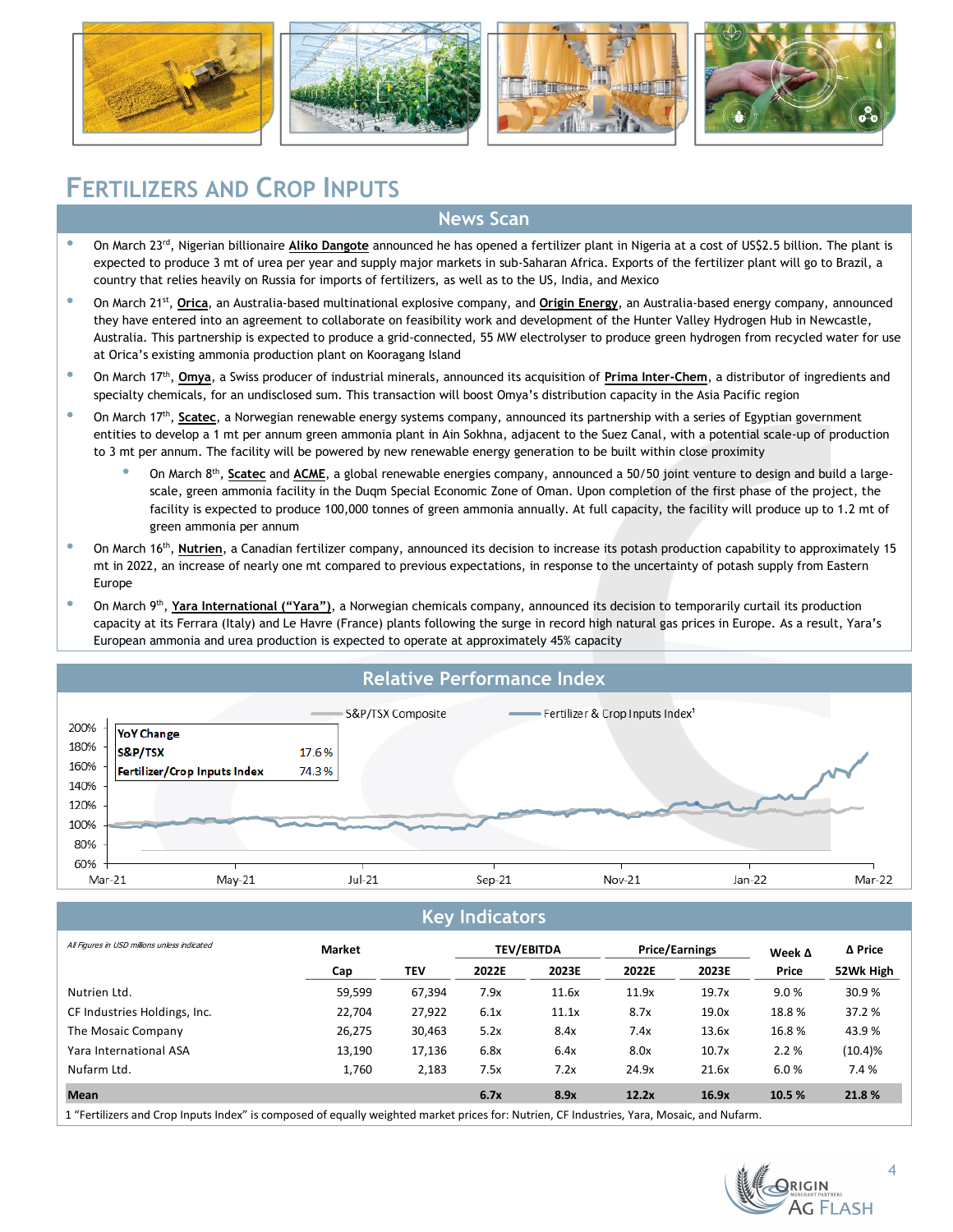







### **EQUIPMENT AND TECHNOLOGY**

#### **News Scan**

- <sup>.</sup> On March 25<sup>th</sup>, **Farmers Edge**, a Winnipeg-based digital farming solutions company, announced it has entered into a C\$75 million secured credit facility with **Fairfax Financial Holdings**, a Toronto-based financial holding company. The facility will bear interest at a rate of 6% per annum and will mature on January 31<sup>st</sup>, 2025. Farmers Edge intends to use the net proceeds of the facility for working capital and general corporate purposes
- On March 24th, the **Glacier FarmMedia Discovery Farm**, a Saskatchewan-based innovative agricultural demonstrative farm, announced its partnership with **Agtech Accelerator**, a US-based agricultural product wholesaler, to provide a platform that farmers can use to learn about the latest advancements in agricultural technology. This partnership is will help Canadian AgTech start-ups to conduct research activities and discover practical solutions
- **•** On March 23<sup>rd</sup>, urban-gro Inc., a US-based fully integrated indoor cultivation company, announced its acquisition of **Emerald Construction Management Inc.**, a 37-year-old Colorado-based construction management firm, for US\$7 million. Upon completion of this transaction, urban-gro will be able to supply the global indoor controlled environment agriculture market with turn-key design-built facilities
- On March 10th, **AgriFORCE Growing Systems Ltd. ("AgriFORCE")**, a Vancouver-based Agtech company focused on advancing sustainable cultivation and crop processing, announced it has entered into a binding letter of intent to acquire **Deroose Plants NV ("Deroose")**, a Belgium-based tissue culture propagation company with a focus on horticulture, plantation crops and fruit and vegetables, for US\$69 million. This acquisition is expected to strengthen AgriFORCE's integrated AgTech business model by providing a leading position in tissue culture propagation and plant cultivation



|  | <b>Key Indicators</b> |
|--|-----------------------|
|  |                       |

| Cap     | <b>TEV</b> |       |       |       |       | Week $\Delta$ |            |
|---------|------------|-------|-------|-------|-------|---------------|------------|
|         |            | 2022E | 2023E | 2022E | 2023E | Price         | 52Wk High  |
| 133,896 | 186,403    | 18.1x | 15.9x | 18.1x | 17.1x | 7.5 %         | 9.0%       |
| 11,075  | 11,948     | 7.8x  | 7.2x  | 12.7x | 11.8x | 12.5 %        | (6.7)%     |
| 645     | 1,351      | 8.5x  | 7.8x  | 12.7x | 11.4x | 2.7%          | $(11.5)\%$ |
| 18,204  | 33,465     | 16.3x | 14.4x | 12.8x | 11.5x | 6.6%          | $(14.7)\%$ |
| 98      | 54         | neg   | neg   | neg   | neg   | (1.7)%        | $(86.0)\%$ |
|         |            | 12.7x | 11.3x | 14.1x | 12.9x | 7.6 %         | $(3.1)\%$  |
|         |            |       |       |       |       |               |            |

1 "Equip. Manuf. Index" is composed of equally weighted market prices for: Deere & Co., AGCO, and Ag Growth Intl., CNH Industrial, and Farmers Edge

**G FLASH**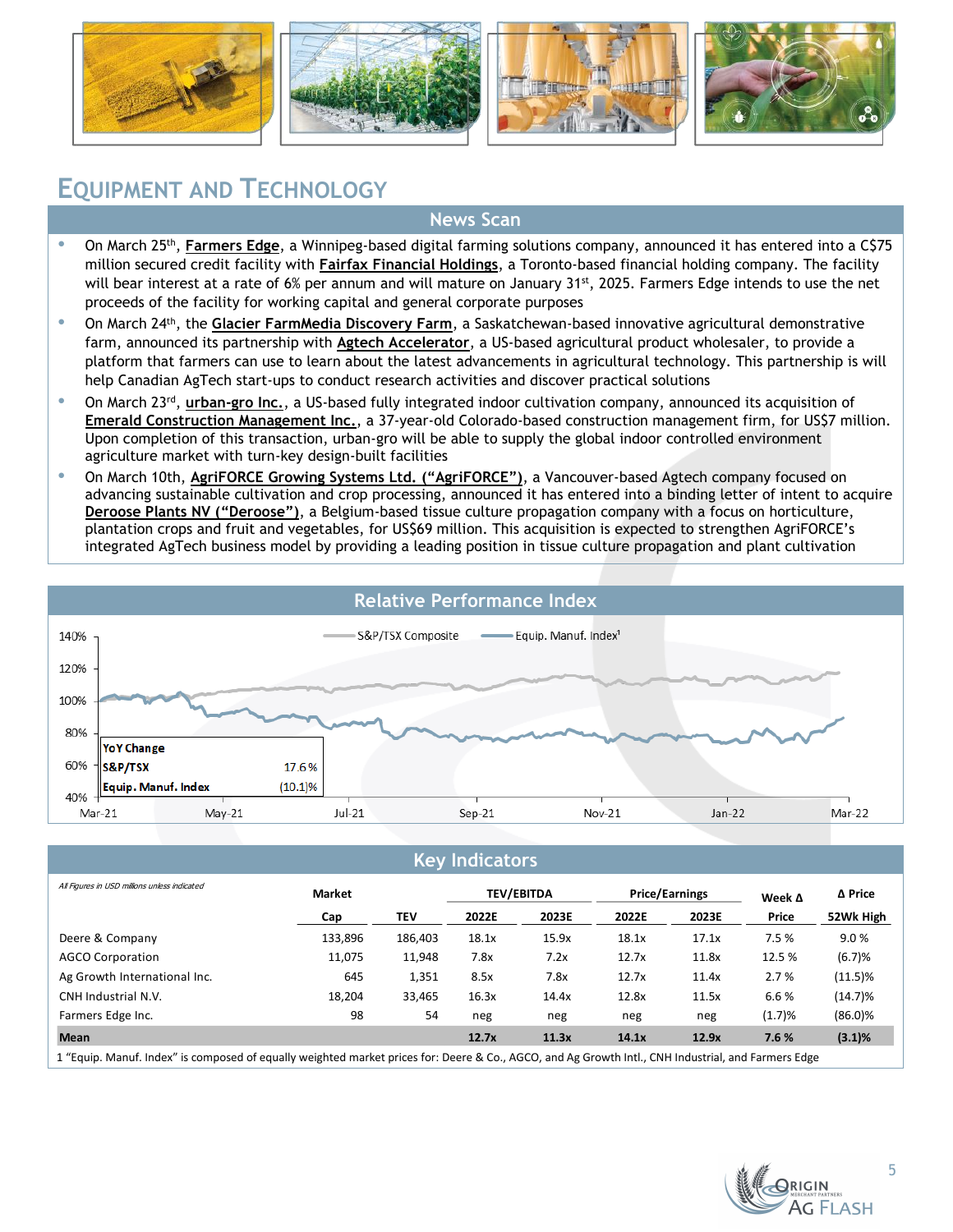







### **CANNABIS AND HEMP**

#### **News Scan**

- On March 23rd, Canadian cannabis giant **Aurora Cannabis Inc. ("Aurora")** announced its acquisition of **TerraFarma, Inc.**, the parent company of **Thrive Cannabis Inc. ("Thrive")**, for C\$38 million. Following this transaction, the Thrive team will lead initiatives in Aurora's Canadian adult-use portfolio to advance its shift in focus to products such as dried flower, pre-rolls, vapes and concentrates
- On March 23rd , **Cresco Labs Inc. ("Cresco)**, a Chicago-based medical marijuana company, announced its acquisition of **Columbia Care Inc.**, a New York-based provider of high-quality cannabis products, for roughly US\$2 billion. This transaction will be one of the largest in history and bring together two leading operators in the industry
- On March 17th , **Jushi Holdings Inc. ("Jushi")**, a Nevada-based vertically integrated operator, announced its acquisition of **The Apothecarium**, a Las Vegas-based full-service recreational and medical cannabis dispensary, for an undisclosed sum. With this acquisition, The Apothecarium will be paired with Jushi's earlier acquisition, **Franklin Bioscience NV**, a licensed medical marijuana processor in Ohio, to further expand its production capacity in Nevada
- On March 9th , **TerrAscend Corp. ("TerrAscend")**, a North American cannabis operator, announced its acquisition of **Gage**  Growth Corp., a Michigan-based cannabis brand and operator, for an undisclosed amount. With this transaction, TerrAscend will have an expanded footprint across North America, including seven cultivation and processing facilities and 25 operating dispensaries serving medical and adult-use cannabis markets
- On March 3<sup>rd</sup>, HEXO Corp. ("HEXO"), a Canadian producer of high-quality cannabis products, announced its strategic alliance with **Tilray Brands Inc. ("Tilray")**, a global cannabis-lifestyle and consumer packaged goods company. Under this agreement, Tilray will acquire US\$211 million of senior secured convertible notes originally issued by HEXO, and expects to create efficiencies of up to C\$50 million within two years



#### **Key Indicators**

| All Figures in USD millions unless indicated | <b>Market</b> |       |       | TEV/Revenue |       | <b>TEV/EBITDA</b> | Week $\Delta$ | Δ Price    |
|----------------------------------------------|---------------|-------|-------|-------------|-------|-------------------|---------------|------------|
|                                              | Cap           | TEV   | 2022E | 2023E       | 2022E | 2023E             | Price         | 52Wk High  |
| Canopy Growth Corporation                    | 3,415         | 3,522 | 7.1x  | 6.9x        | neg   | neg               | 26.7%         | (76.9)%    |
| Tilray, Inc.                                 | 3,993         | 4,552 | 7.4x  | 6.3x        | nmf   | 34.1x             | 57.2 %        | $(61.5)\%$ |
| Cronos Group Inc.                            | 1,593         | 773   | 9.3x  | 5.4x        | neg   | nmf               | 20.1%         | $(64.0)\%$ |
| Aurora Cannabis Inc.                         | 959           | 1.033 | 5.6x  | 5.5x        | neg   | neg               | 26.8%         | $(63.5)\%$ |
| OrganiGram Holdings Inc.                     | 606           | 481   | 6.7x  | 4.0x        | neg   | 25.8x             | 17.6 %        | $(62.3)\%$ |
| <b>Mean</b>                                  |               |       | 7.2x  | 5.6x        | na    | 29.9x             | 29.7 %        | $(65.6)$ % |

osed of equally weighted market prices for: Canopy Growth, Tilray, Cronos, Aurora Cannabis and OrganiGram Holdings.

**G FLASH**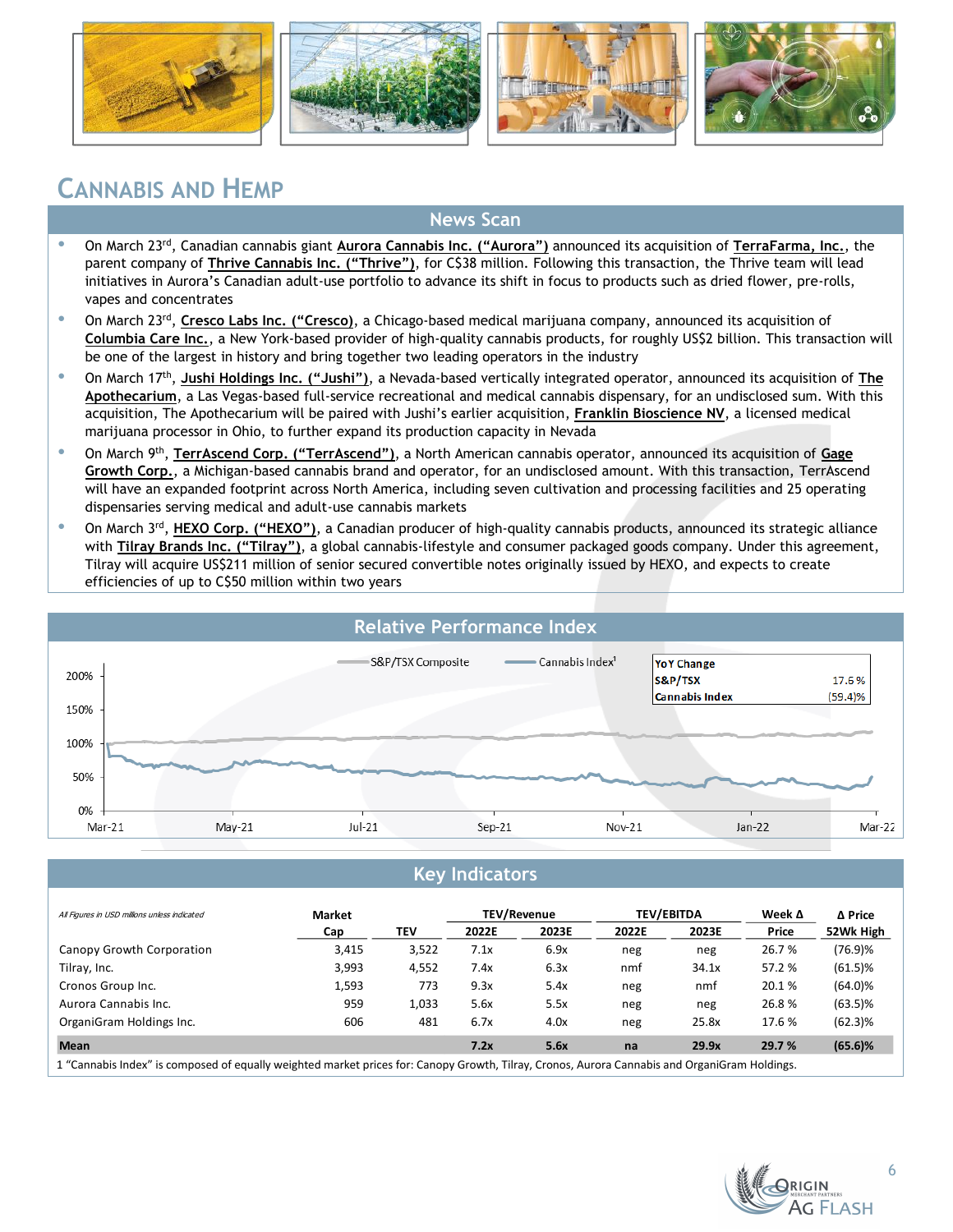







### **ADDITIONAL NEWS AND AGRICULTURE COMMODITIES UPDATE News Scan**

- On March 23<sup>rd</sup>, the US Food and Drug Administration ("FDA") announced its delay to amend and modernize the standard of identity for yogurt. The **International Dairy Foods Association ("IDFA")** expressed disappointment with this announcement as manufacturers are unable to meet consumer demands without standards being modernized, severely impacting sales
	- On March 10th, the **FDA** approved gene-altered and bioengineered cattle to be used for meat in the US. It is anticipated that these meat products will be available for purchase by general consumers in as early as two years
- **•** On March 23<sup>rd</sup>, **Nestlé** announced its decision to further scale back its Russian based production of infant foods, veterinary, and medical nutrition products after **Ukrainian president Volodymyr Zelensky** publicly called out Nestlé, along with other Western companies, for continuing to operate in Russia after its invasion of Ukraine
- On March 22nd, the **Canadian Pacific Railway** announced it has reached an agreement with the **Teamsters Canada Rail Conference's Train and Engine Negotiation Committee** to end the strike that commenced on March 16th, resuming its essential operations for the North American supply chain
- On March 22nd , **Truckers' Unions** in Spain continued their strike following the rejection of a €500 million support package from the **Government of Spain**, claiming the package isn't enough to compensate for the soaring fuel prices. The growing strike intensity is beginning to interrupt food supplies as shipments of cattle feed and fresh food products are being compromised
- On March 22nd, the **US Animal and Plant Health Inspection Service**, a department under the **US Department of Food and Agriculture**, announced a nationwide outbreak of highly pathogenic avian influenza (HPAI) in hen laying chickens. To date, more than 6 million chickens have had to be destroyed in Iowa, causing the price of eggs to rise sharply
- On March 21st, major Western agricultural companies such as **Cargill, Archer Daniels Midland,** and **Bayer** announced certain operations will continue to operate in Russia, citing avoidance of humanitarian catastrophe in Russia and globally, related to interruptions to food supply caused primarily by Russia's invasion of Ukraine, as well as by drought in other wheat-growing regions across North and South Americas
- On March 17<sup>th</sup>, **APK-Inform**, a Ukrainian agriculture consultancy firm, announced that approximately half the canola crop planted in regions with military activity could be lost to the ravages of war. Since Ukraine is considered as the world's third largest exporter of canola, economists are advising farmers worldwide to lock in canola prices for 2022
- **•** On March 11<sup>th</sup>, Chinese president Xi Jinping told the Chinese People's Political Consultative Conference that the country is willing to accept alternative protein technologies, signalling near-term regulatory approval for cell-cultured meat and precision fermentation technology solutions providers
- On March 4th, **Bloomberg News** reported that wheat prices were headed for a record weekly gain of about 40% following Russia's invasion of Ukraine. In addition, Bloomberg reported that China, one of the world's top buyers of wheat, was moving to secure supplies in global markets, thus helping to push prices higher

| <b>Commodities Futures as of March 29, 2022</b>                               |                   |                     |                          |                     |  |  |  |  |  |
|-------------------------------------------------------------------------------|-------------------|---------------------|--------------------------|---------------------|--|--|--|--|--|
| <b>Commodities Futures</b>                                                    | <b>Price Unit</b> | Latest Price (US\$) | <b>Month to Date</b>     | <b>Year to Date</b> |  |  |  |  |  |
| Corn (CBOT)                                                                   | \$ per bu.        | \$7.54              | 9.16%                    | 37.91 %             |  |  |  |  |  |
| Wheat (CBOT)                                                                  | $$$ per bu.       | \$11.02             | 18.01 %                  | 78.72 %             |  |  |  |  |  |
| Oats (CBOT)                                                                   | \$ per bu.        | \$7.38              | 15.13 %                  | 97.59 %             |  |  |  |  |  |
| Rough Rice (CBOT)                                                             | \$ per cwt.       | \$16.26             | 3.63%                    | 22.54 %             |  |  |  |  |  |
| Rapeseed (Canola) (ICE)                                                       | CAD per T         | \$1,139.40          | 10.33 %                  | 88.18%              |  |  |  |  |  |
| Ethanol (CBOT)                                                                | \$ per gal.       | \$2.16              | $\overline{\phantom{0}}$ | 14.59 %             |  |  |  |  |  |
| 1 "Year to Date" statistics are presented on a Last Twelve Months (LTM) basis |                   |                     |                          |                     |  |  |  |  |  |